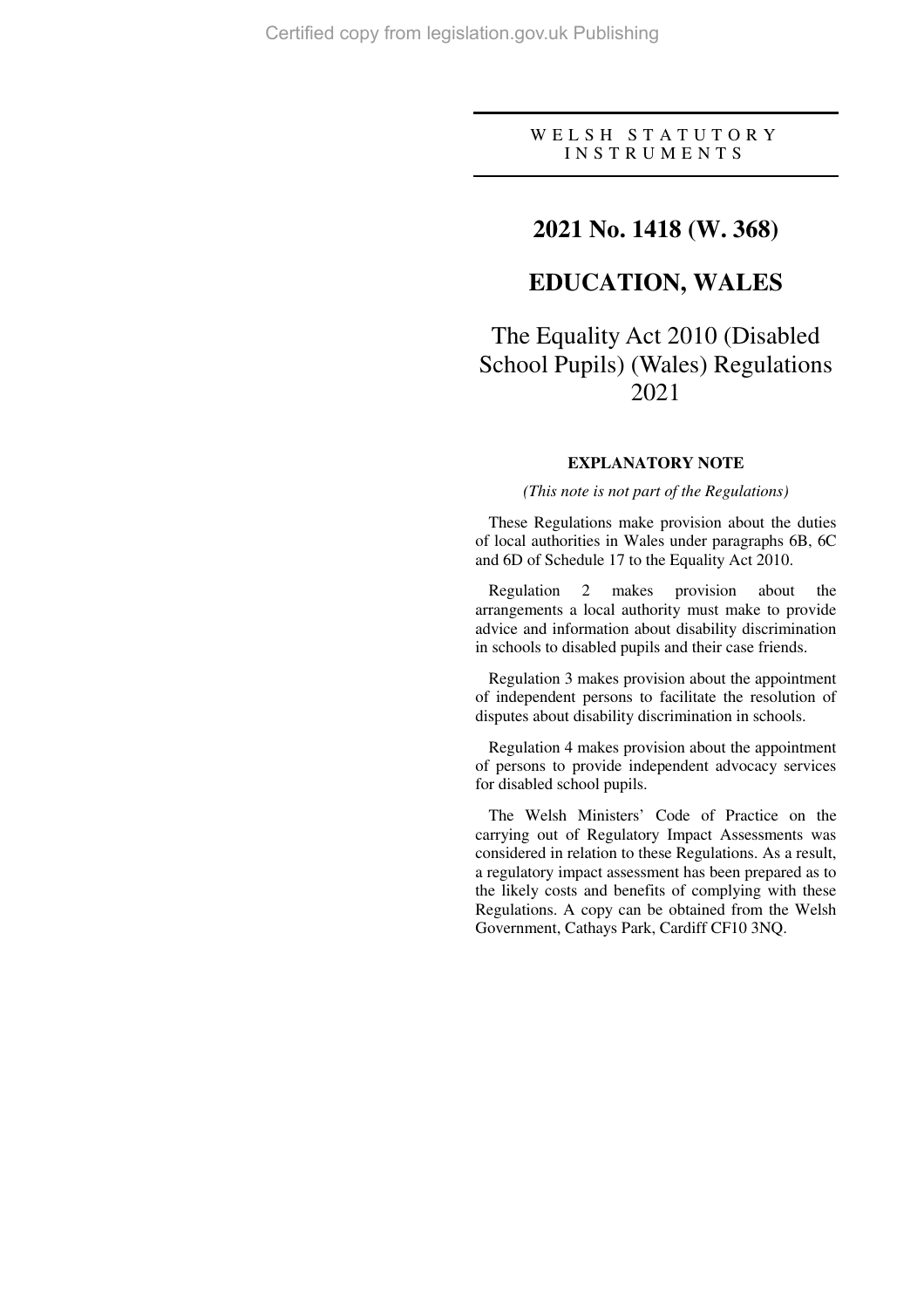### W E L S H S T A T U T O R Y I N S T R U M E N T S

## **2021 No. 1418 (W. 368)**

## **EDUCATION, WALES**

# The Equality Act 2010 (Disabled School Pupils) (Wales) Regulations 2021

| Made                                      | 13 December 2021 |
|-------------------------------------------|------------------|
| Laid before Senedd Cymru 14 December 2021 |                  |
| Coming into force                         | 5 January 2022   |

The Welsh Ministers in exercise of the powers in paragraphs  $6B(3)$ ,  $6C(4)$  and  $6D(4)$  of Schedule 17 to the Equality Act 2010(**1**) make the following Regulations.

#### **Title, commencement and interpretation**

**1.**—(1) The title of these Regulations is the Equality Act 2010 (Disabled School Pupils) (Wales) Regulations 2021.

(2) These Regulations come into force on 5 January 2022.

(3) In these Regulations, "the 2010 Act" means the Equality Act 2010.

(4) Words and expressions used in these Regulations and in the 2010 Act have the same meaning as in that Act, except so far as a contrary intention appears.

#### **Advice and information**

**2.**—(1) When making arrangements under paragraph 6B(1) of Schedule 17 to the 2010 Act to provide advice and information to disabled school pupils in its area, and the case friends(**2**) of such pupils, a local authority must ensure that the advice and information

 $\overline{a}$ 

<sup>(</sup>**1**) 2010 c. 15.

<sup>(</sup>**2**) Paragraph 6A of Schedule 17 to the 2010 Act provides for the appointment of case friends.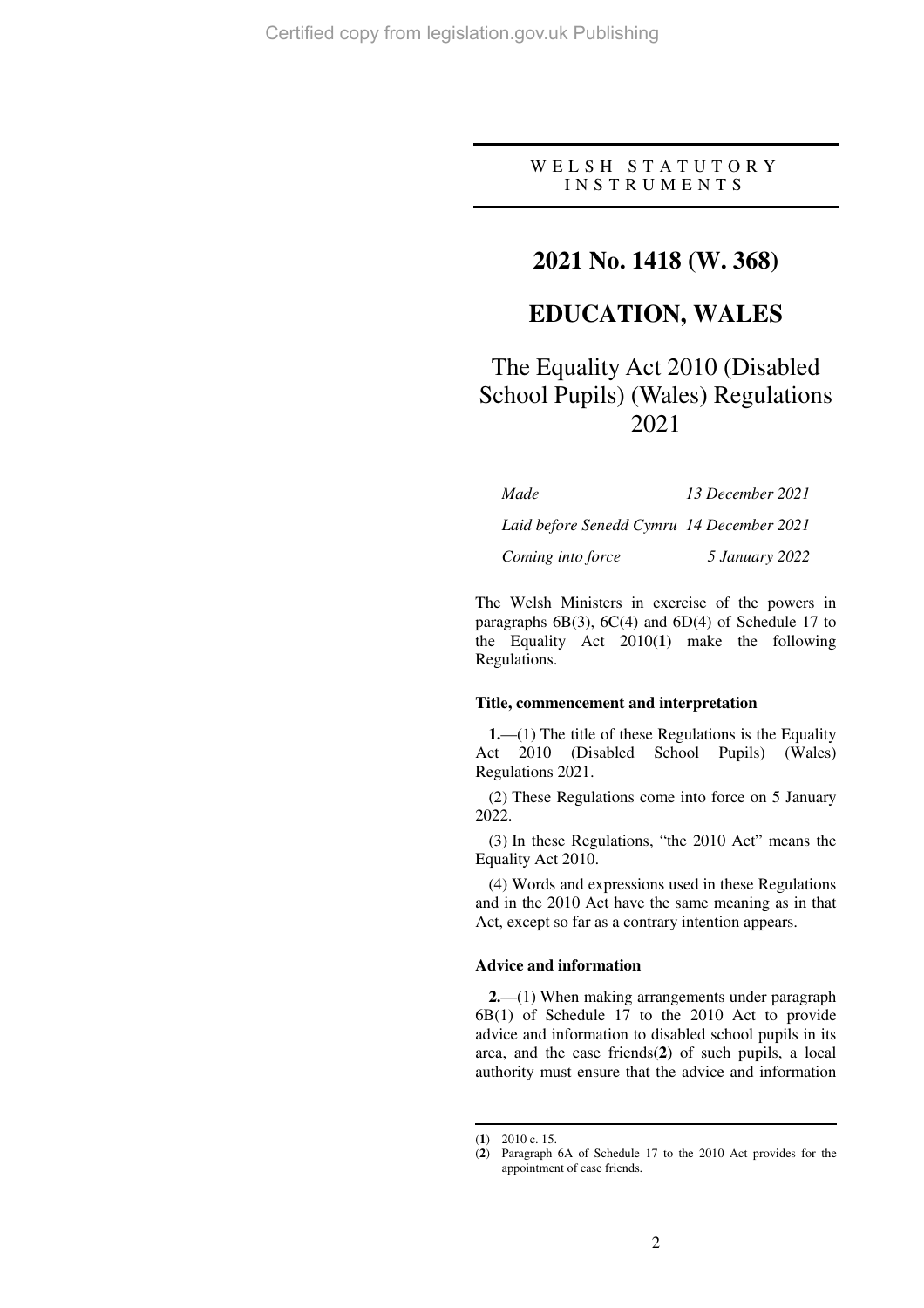is also provided to the parents of disabled school pupils in its area.

(2) The arrangements must require the advice and information to include—

- (a) the rights of disabled school pupils under the 2010 Act relating to disability discrimination in schools,
- (b) the local authority's duties under the 2010 Act relating to disability discrimination in schools,
- (c) how to access the local authority's arrangements for resolving disagreements,
- (d) how to access independent advocacy services, and
- (e) how to bring a disability discrimination claim to the Education Tribunal for Wales.

(3) The arrangements must ensure the advice and information is—

- (a) clear, factual and accurate, and
- (b) kept up to date.

### **Dispute resolution**

**3.** Before appointing a person for the purposes of paragraph 6C(2) of Schedule 17 to the 2010 Act, a local authority must be satisfied that the person they propose to appoint is—

- (a) sufficiently knowledgeable about the subject matter of Chapter 1 of Part 6 of the 2010 Act, and
- (b) independent of the local authority and the persons involved in any dispute.

#### **Independent advocacy services**

**4.**—(1) Before making arrangements with a provider for the purposes of paragraph 6D of Schedule 17 to the 2010 Act, a local authority must be satisfied that the provider—

- (a) is sufficiently knowledgeable about the subject matter of Chapter 1 of Part 6 of the 2010 Act,
- (b) has the skills needed to communicate effectively with disabled school pupils, including those with communication difficulties,
- (c) is not on the children's barred list, or, in the case of a provider working with young people, the adults' barred list, and
- (d) will keep confidential records of the services provided under the arrangement.
- (2) For the purposes of this regulation—